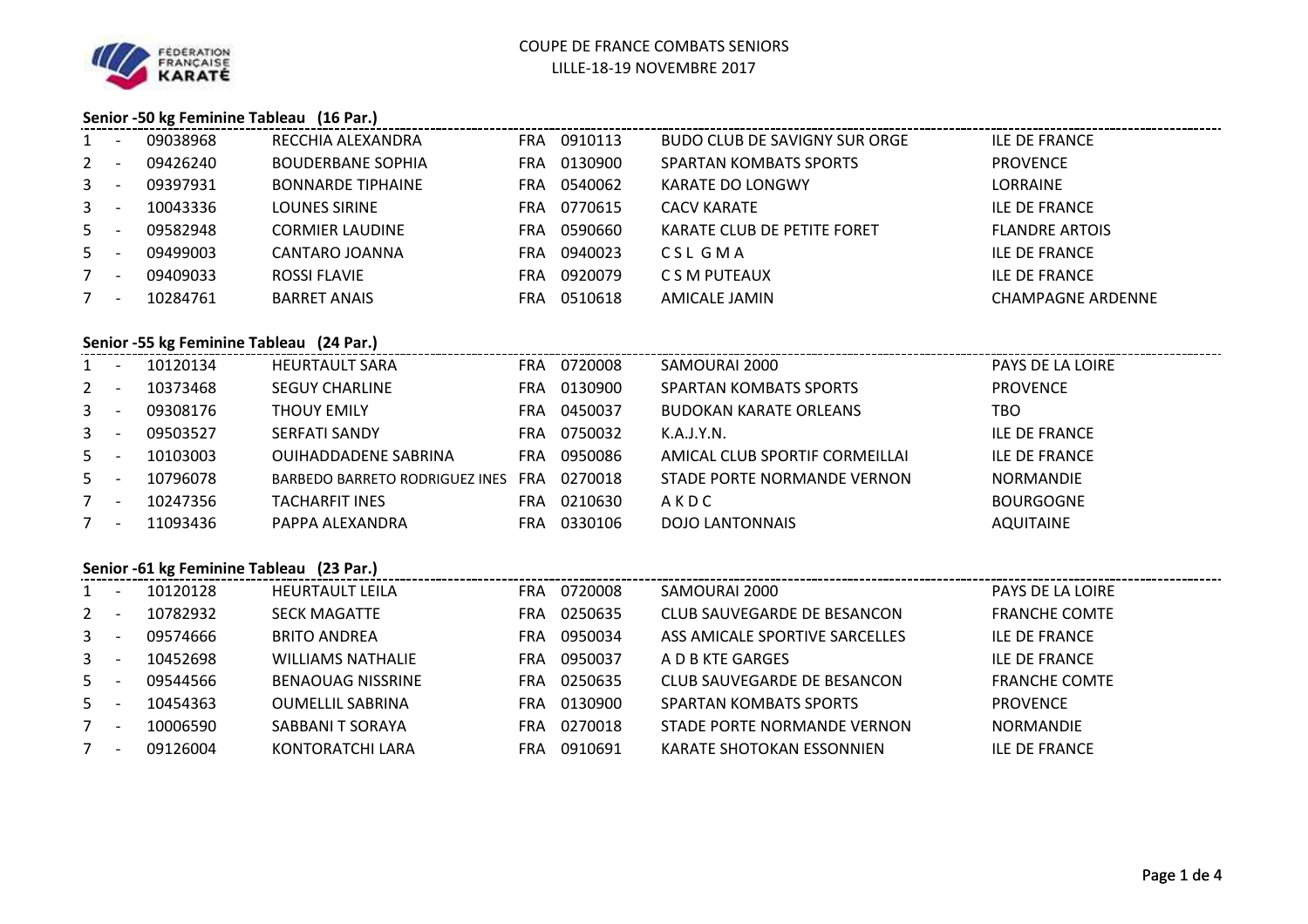

## **Senior -68 kg Feminine Tableau (21 Par.)**

|                                              |                                                   | 1 - 09302438            | <b>AGIER ALIZEE</b>              |  | FRA 0130900 | SPARTAN KOMBATS SPORTS          | <b>PROVENCE</b>       |  |  |  |  |
|----------------------------------------------|---------------------------------------------------|-------------------------|----------------------------------|--|-------------|---------------------------------|-----------------------|--|--|--|--|
| $2 -$                                        |                                                   | 09481747                | MATOUB LAMYA                     |  | FRA 0950034 | ASS AMICALE SPORTIVE SARCELLES  | <b>ILE DE FRANCE</b>  |  |  |  |  |
| $\mathbf{3}$                                 | $\sim 100$                                        | 09600889                | <b>DABBADIE CECILE</b>           |  | FRA 0770615 | <b>CACV KARATE</b>              | <b>ILE DE FRANCE</b>  |  |  |  |  |
| 3                                            | $\sim 100$ km s $^{-1}$                           | 11049686                | WOLD SHERILYN SHARONY            |  | FRA 0590194 | KARATE CLUB DE CONDE            | <b>FLANDRE ARTOIS</b> |  |  |  |  |
|                                              | $5 -$                                             | 10233318                | <b>BELGHAZI NAJET</b>            |  | FRA 0590034 | <b>ASPTT LILLE</b>              | <b>FLANDRE ARTOIS</b> |  |  |  |  |
|                                              | $5 -$                                             | 10181124                | <b>HASSOUNI IMANE</b>            |  | FRA 0890015 | <b>ENTENTE SP FLORENTINOISE</b> | <b>BOURGOGNE</b>      |  |  |  |  |
|                                              | $7 -$                                             | 10146699                | <b>GRECH JULIE</b>               |  | FRA 0130127 | <b>IMPACT KARATE CLUB</b>       | <b>PROVENCE</b>       |  |  |  |  |
|                                              | $7 -$                                             | 10212046                | <b>BELAL KHEIRA</b>              |  | FRA 0130900 | SPARTAN KOMBATS SPORTS          | <b>PROVENCE</b>       |  |  |  |  |
| Senior 68 et + kg Feminine Tableau (13 Par.) |                                                   |                         |                                  |  |             |                                 |                       |  |  |  |  |
|                                              |                                                   | 1 - 10013425            | FLORENTIN ANNE LAURE FRA 0450037 |  |             | <b>BUDOKAN KARATE ORLEANS</b>   | <b>TBO</b>            |  |  |  |  |
|                                              |                                                   | 2 - 10294593            | MEGHICHE ZOULIKHA FRA 0590194    |  |             | KARATE CLUB DE CONDE            | <b>FLANDRE ARTOIS</b> |  |  |  |  |
|                                              |                                                   | 3 - 10143979            | SAID-MADI NASRIA                 |  | FRA 0490612 | KARATE TIMING EVOLUTION         | PAYS DE LA LOIRE      |  |  |  |  |
|                                              | $3 - 1$                                           | 10194216                | <b>GARCIA NANCY</b>              |  | FRA 0130019 | CLUB ARLESIEN DE KARATE DO      | <b>PROVENCE</b>       |  |  |  |  |
|                                              | $5 -$                                             | 10965611                | LOUMIKOU MOLLY                   |  | FRA 0590034 | <b>ASPTT LILLE</b>              | <b>FLANDRE ARTOIS</b> |  |  |  |  |
|                                              |                                                   | 5 - 11108800            | <b>MULOLO OPHELIE</b>            |  | FRA 0720008 | SAMOURAI 2000                   | PAYS DE LA LOIRE      |  |  |  |  |
|                                              | $7 -$                                             | 10126767                | <b>ILIESCO ANNA</b>              |  | FRA 0750741 | LUTECE KARATE DO                | <b>ILE DE FRANCE</b>  |  |  |  |  |
|                                              | $7 -$                                             | 09064924                | KLOUCHA SOFIA                    |  | FRA 0250635 | CLUB SAUVEGARDE DE BESANCON     | <b>FRANCHE COMTE</b>  |  |  |  |  |
|                                              | Seniors Feminine Tableau (15 Par.)                |                         |                                  |  |             |                                 |                       |  |  |  |  |
|                                              | 0950034 ASS AMICALE SPORTIVE SARCELLES<br>$1 -$   |                         |                                  |  | FRA 0950034 | ASS AMICALE SPORTIVE SARCELLES  | ILE DE FRANCE         |  |  |  |  |
| $2 -$                                        |                                                   | 0920079 C S M PUTEAUX   |                                  |  | FRA 0920079 | C S M PUTEAUX                   | <b>ILE DE FRANCE</b>  |  |  |  |  |
| 3                                            | $\sim 10^{-1}$                                    |                         | 0590194 KARATE CLUB DE CONDE     |  | FRA 0590194 | KARATE CLUB DE CONDE            | <b>FLANDRE ARTOIS</b> |  |  |  |  |
|                                              | 0950086 AMICAL CLUB SPORTIF CORMEILLAI<br>$3 - 1$ |                         |                                  |  | FRA 0950086 | AMICAL CLUB SPORTIF CORMEILLAI  | <b>ILE DE FRANCE</b>  |  |  |  |  |
|                                              | $5 -$<br>0130883 KARATE DOJO MARSEILLAIS          |                         |                                  |  | FRA 0130883 | KARATE DOJO MARSEILLAIS         | <b>PROVENCE</b>       |  |  |  |  |
|                                              | $5 - 1$<br>0770615 CACV KARATE                    |                         |                                  |  | FRA 0770615 | <b>CACV KARATE</b>              | <b>ILE DE FRANCE</b>  |  |  |  |  |
| $7 -$                                        |                                                   |                         | 0850005 FONTENAY KARATE SHOTOKAN |  | FRA 0850005 | <b>FONTENAY KARATE SHOTOKAN</b> | PAYS DE LA LOIRE      |  |  |  |  |
|                                              | $7 -$                                             | 0330106 DOJO LANTONNAIS |                                  |  | FRA 0330106 | <b>DOJO LANTONNAIS</b>          | <b>AQUITAINE</b>      |  |  |  |  |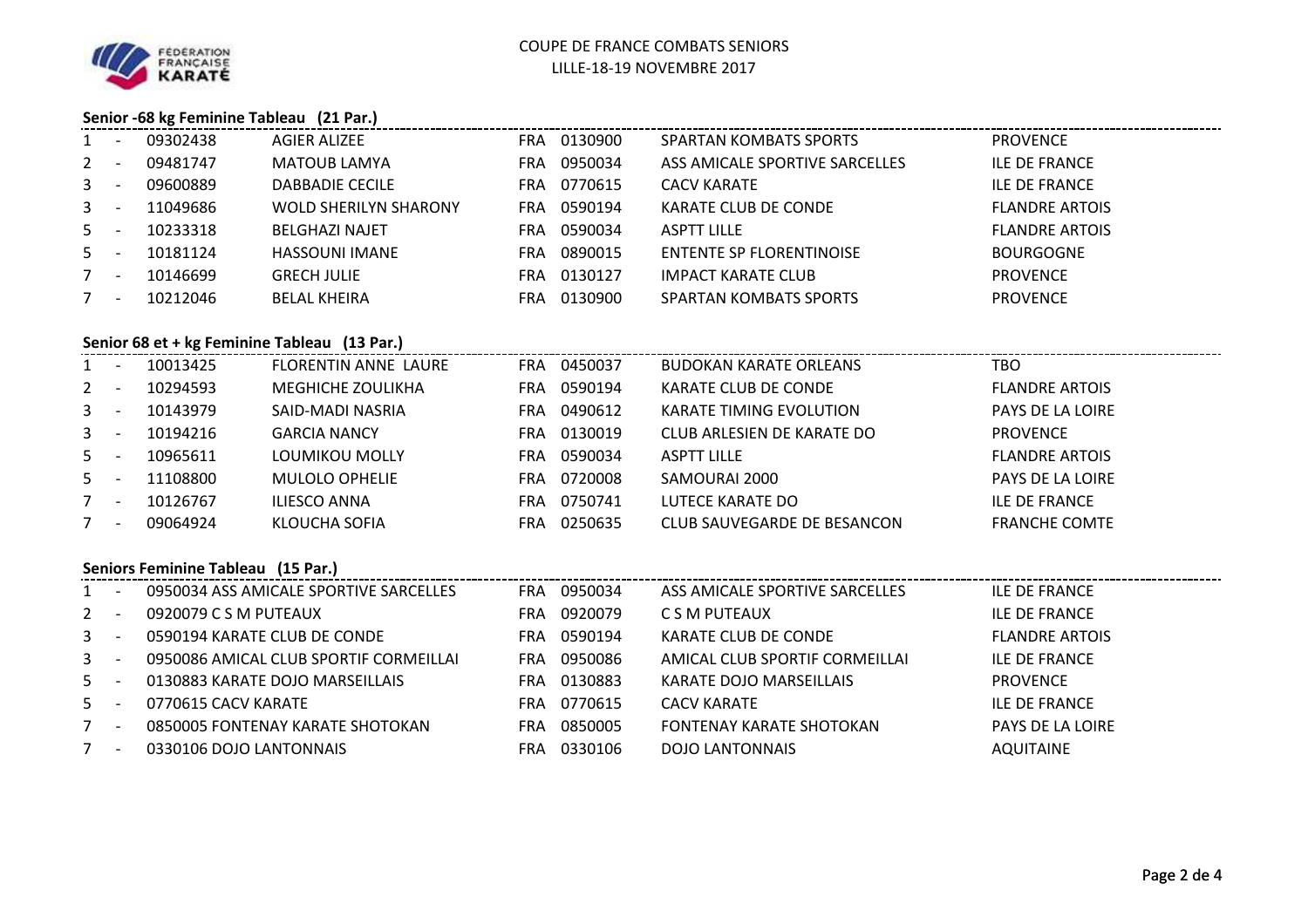

## **Senior -60 kg Masculin Tableau (25 Par.)**

| $1 -$                                    |               | 01476668     | LOPES JOHAN             |  | FRA 0920053 | <b>CSA HAUTS DE RUEIL</b>           | <b>ILE DE FRANCE</b>  |  |  |  |
|------------------------------------------|---------------|--------------|-------------------------|--|-------------|-------------------------------------|-----------------------|--|--|--|
| $2 -$                                    |               | 10352983     | JACQUERAY ADAM          |  | FRA 0950086 | AMICAL CLUB SPORTIF CORMEILLAI      | <b>ILE DE FRANCE</b>  |  |  |  |
| $3 - 1$                                  |               | 09460457     | <b>AGOUDJIL SOFIANE</b> |  | FRA 0770615 | <b>CACV KARATE</b>                  | <b>ILE DE FRANCE</b>  |  |  |  |
|                                          | $3 - 1$       | 10180367     | KANAGASINGAM KAJITH     |  | FRA 0770615 | <b>CACV KARATE</b>                  | <b>ILE DE FRANCE</b>  |  |  |  |
| $5 -$                                    |               | 09581517     | <b>BERTHON LORRYS</b>   |  | FRA 0130900 | <b>SPARTAN KOMBATS SPORTS</b>       | <b>PROVENCE</b>       |  |  |  |
| $5 - 5$                                  |               | 10027144     | <b>RATSITO ENZO</b>     |  | FRA 0920079 | C S M PUTEAUX                       | <b>ILE DE FRANCE</b>  |  |  |  |
|                                          | $7 -$         | 10299305     | <b>SEHRINE AGHILES</b>  |  | FRA 0950025 | US EZANVILLE ECOUEN                 | <b>ILE DE FRANCE</b>  |  |  |  |
| $7 -$                                    |               | 09176564     | <b>ABBADI FAYCAL</b>    |  | FRA 0300613 | SHOTOKAN KARATE ALESIEN             | LANGUEDOC ROUSSILLON  |  |  |  |
| Senior -67 kg Masculin Tableau (43 Par.) |               |              |                         |  |             |                                     |                       |  |  |  |
|                                          |               | 1 - 09271606 | <b>GARIN MARVIN</b>     |  | FRA 0950034 | ASS AMICALE SPORTIVE SARCELLES      | <b>ILE DE FRANCE</b>  |  |  |  |
| $2 -$                                    |               | 10310724     | RASPILAIR ALEXIS        |  | FRA 0590194 | KARATE CLUB DE CONDE                | <b>FLANDRE ARTOIS</b> |  |  |  |
|                                          | $3 - 1$       | 10112375     | LAMOTTE YANIS           |  | FRA 0210630 | AKDC                                | <b>BOURGOGNE</b>      |  |  |  |
| $\mathbf{3}$                             | $\sim$ $\sim$ | 10111772     | LE THANH LIEM           |  | FRA 0910608 | SAINT MICHEL SPORTS                 | <b>ILE DE FRANCE</b>  |  |  |  |
| 5 <sub>1</sub>                           | $\sim 100$    | 09582979     | LAHOUEL ABDELRAHMANE    |  | FRA 0300613 | SHOTOKAN KARATE ALESIEN             | LANGUEDOC ROUSSILLON  |  |  |  |
| $5 -$                                    |               | 10561518     | AZOUZ TOMMY             |  | FRA 0130127 | <b>IMPACT KARATE CLUB</b>           | <b>PROVENCE</b>       |  |  |  |
| $7 -$                                    |               | 10980875     | <b>BOUZAKRI MOHAMED</b> |  | FRA 0940048 | UNION SPORTIVE DE CRETEIL           | <b>ILE DE FRANCE</b>  |  |  |  |
| $7 -$                                    |               | 09511042     | <b>SAPALLY DAMIEN</b>   |  | FRA 0310042 | <b>SHAOLIN KARATE CLUB</b>          | <b>MIDI PYRENEES</b>  |  |  |  |
| Senior -75 kg Masculin Tableau (41 Par.) |               |              |                         |  |             |                                     |                       |  |  |  |
|                                          |               | 1 - 09281619 | DA COSTA LOGAN          |  | FRA 0540013 | U SP LITT MONT ST MARTIN SEC KARATE | LORRAINE              |  |  |  |
| $2 -$                                    |               | 10052570     | <b>SEGUY CORENTIN</b>   |  | FRA 0130900 | <b>SPARTAN KOMBATS SPORTS</b>       | <b>PROVENCE</b>       |  |  |  |
| $\mathbf{3}$                             | $\sim$ $-$    | 11041806     | HARSPATAKI GABOR        |  | FRA 0750022 | SPORTING INTERN K C                 | <b>ILE DE FRANCE</b>  |  |  |  |
|                                          | $3 - 1$       | 10548043     | <b>BROWN ALTON</b>      |  | FRA 0950037 | A D B KTE GARGES                    | <b>ILE DE FRANCE</b>  |  |  |  |
| $5 -$                                    |               | 09465648     | ROURET MARC ALEXIS      |  | FRA 0330106 | <b>DOJO LANTONNAIS</b>              | <b>AQUITAINE</b>      |  |  |  |
| $5 - 5$                                  |               | 09428167     | <b>LECLAIRE MAXIME</b>  |  | FRA 0310042 | <b>SHAOLIN KARATE CLUB</b>          | <b>MIDI PYRENEES</b>  |  |  |  |
| $7 -$                                    |               | 10715737     | LAR DJANE YANIS         |  | FRA 0950037 | A D B KTE GARGES                    | <b>ILE DE FRANCE</b>  |  |  |  |
|                                          | $7 -$         | 09441091     | LE FRAPPER PIERRE       |  | FRA 0770615 | <b>CACV KARATE</b>                  | <b>ILE DE FRANCE</b>  |  |  |  |